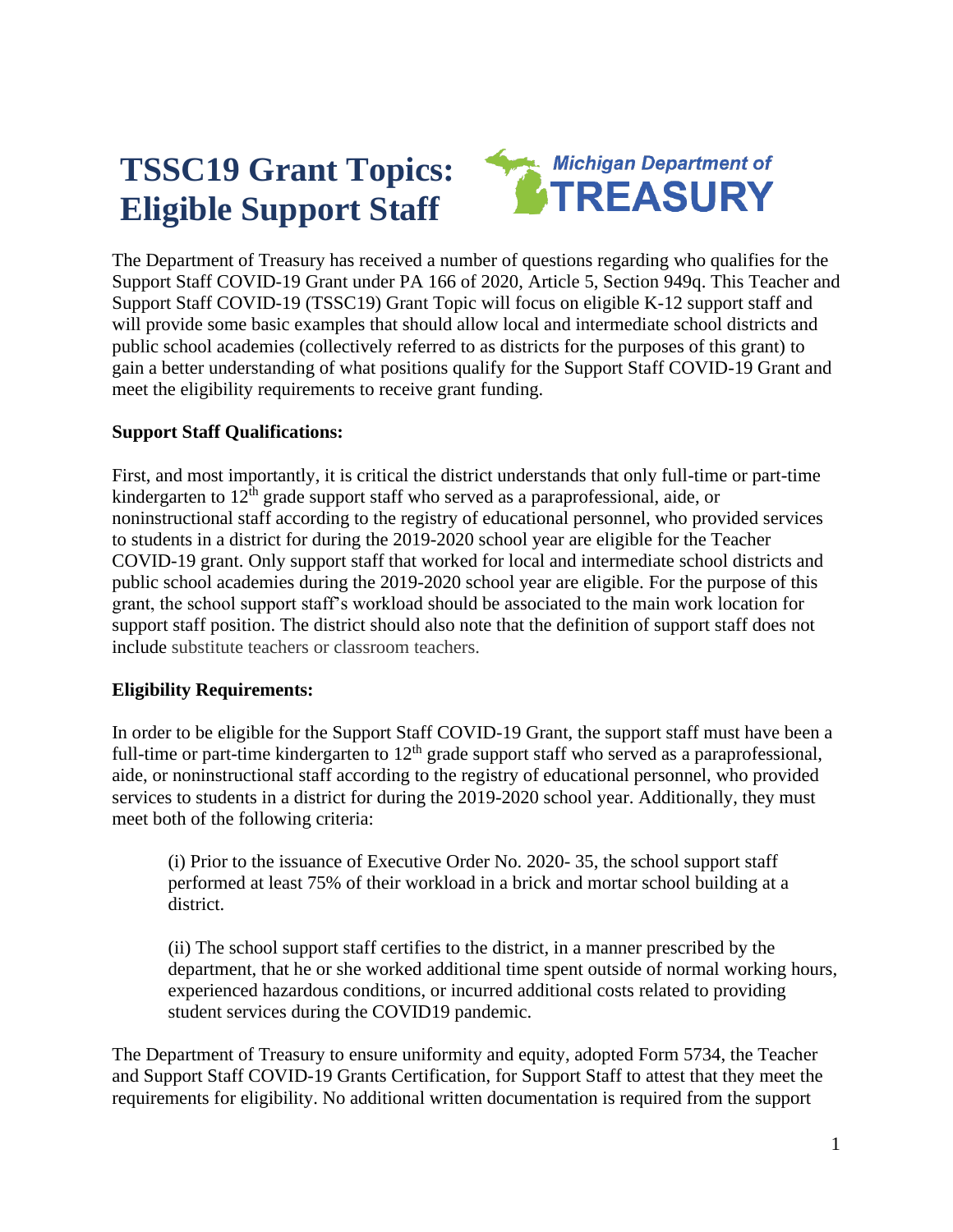staff to certify the grant requirements are met to the district. For audit purposes, the Department of Treasury may request documentation to support the certification at a later date.

Qualifying "brick and mortar school buildings" would include any buildings owned by the district including the district's administrative buildings.

Below are some common examples of support staff that qualify for the Support Staff COVID-19 Grant provided the eligibility requirements are met to receive grant funding.

## **Example 1: Bus Drivers**

#### **Are bus drivers considered support staff eligible for the Support Staff COVID-19 Grant?**

Yes, bus drivers are considered non-instructional support staff. Bus drivers who work for a district and meet the eligibility requirements are eligible for the Support Staff COVID-19 grant. It is important to note, for the purpose of this grant, a bus driver work location is considered the bus garage or school building in which they report to work. Although they are driving the bus route, their workload would be attributable to their main office location.

#### **Example 2: School Counselors**

# **Are school counselors considered support staff eligible for the School Support COVID-19 Grant?**

Yes, school counselors that are non-instructional support staff who work for a district and meet the eligibility requirements are eligible for the Support Staff COVID-19 grant. (See Support Staff Eligibility Requirements). All support staff positions listed under special education and non-special education support personnel beginning on p. 31 of the Registry of Educational Personnel would qualify for the School Support Staff COVID-19 Grant provided they meet the eligibility requirements to receive grant funding. These may commonly be referred to collectively as the district's ancillary staff.

#### **Example 3: School Social Workers**

## **Are social workers considered support staff eligible for the School Support COVID-19 Grant?**

Yes, social workers that are non-instructional support staff who work for a district and meet the eligibility requirements are eligible for the Support Staff COVID-19 grant.

#### **Example 4: School Speech & Language Pathologists**

**Are school speech and language pathologists considered support staff eligible for the School Support COVID-19 Grant?**